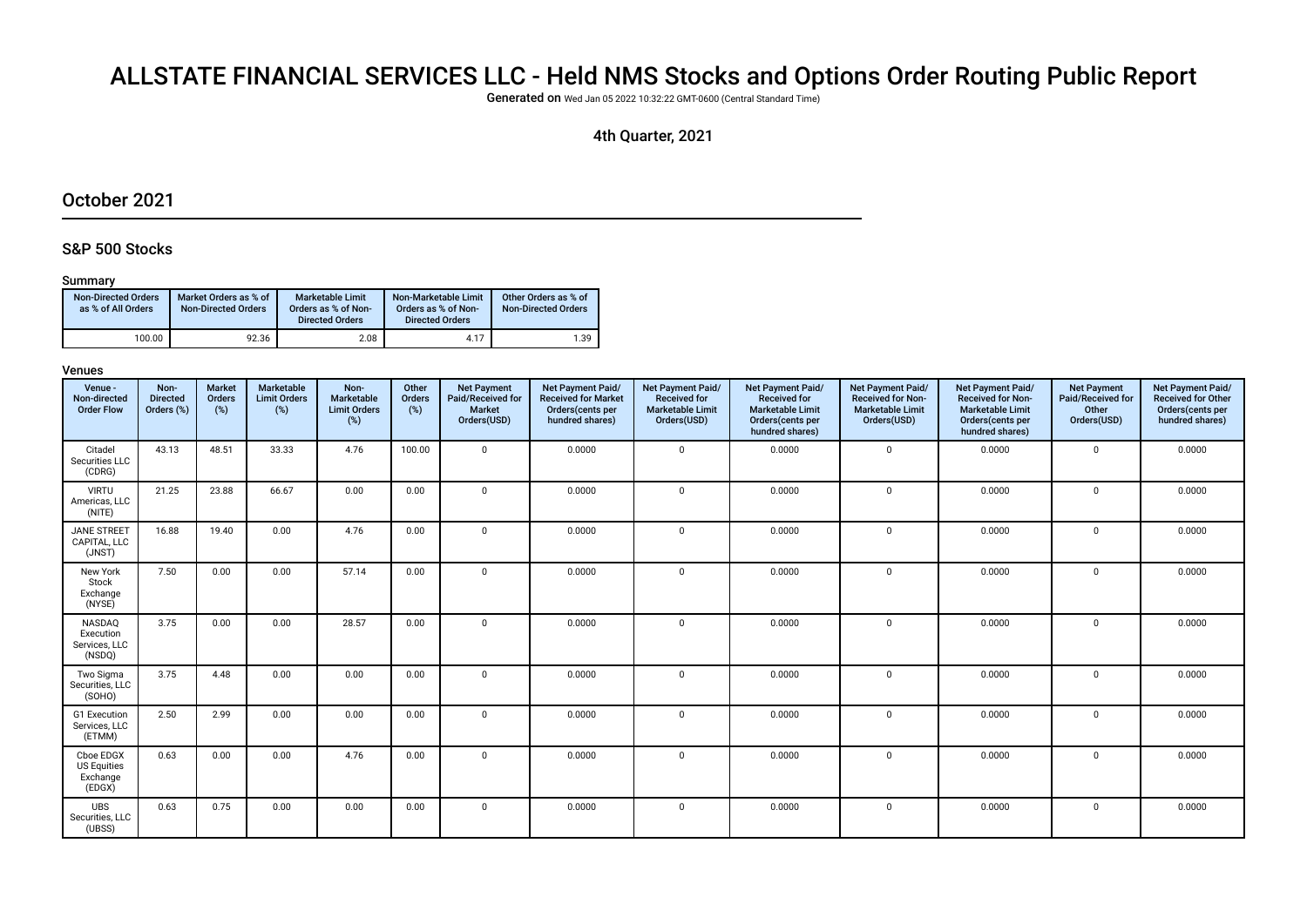Citadel Securities LLC (CDRG): [Insert discussion of the material aspects of the relationship with this venue pursuant to rule 606(a)(1)(iv).]

VIRTU Americas, LLC (NITE): [Insert discussion of the material aspects of the relationship with this venue pursuant to rule 606(a)(1)(iv).]

JANE STREET CAPITAL, LLC (JNST): [Insert discussion of the material aspects of the relationship with this venue pursuant to rule 606(a)(1)(iv).]

New York Stock Exchange (NYSE): [Insert discussion of the material aspects of the relationship with this venue pursuant to rule 606(a)(1)(iv).]

NASDAQ Execution Services, LLC (NSDQ): [Insert discussion of the material aspects of the relationship with this venue pursuant to rule 606(a)(1)(iv).]

Two Sigma Securities, LLC (SOHO): [Insert discussion of the material aspects of the relationship with this venue pursuant to rule 606(a)(1)(iv).]

G1 Execution Services, LLC (ETMM): [Insert discussion of the material aspects of the relationship with this venue pursuant to rule 606(a)(1)(iv).]

Cboe EDGX US Equities Exchange (EDGX): [Insert discussion of the material aspects of the relationship with this venue pursuant to rule 606(a)(1)(iv).]

UBS Securities, LLC (UBSS): [Insert discussion of the material aspects of the relationship with this venue pursuant to rule 606(a)(1)(iv).]

 $-$ 

----------

## October 2021

#### Non-S&P 500 Stocks

#### Summary

| <b>Non-Directed Orders</b><br>as % of All Orders | Market Orders as % of<br><b>Non-Directed Orders</b> | <b>Marketable Limit</b><br>Orders as % of Non-<br><b>Directed Orders</b> | Non-Marketable Limit<br>Orders as % of Non-<br><b>Directed Orders</b> | Other Orders as % of<br><b>Non-Directed Orders</b> |
|--------------------------------------------------|-----------------------------------------------------|--------------------------------------------------------------------------|-----------------------------------------------------------------------|----------------------------------------------------|
| 100.00                                           | 72.73                                               | 5.84                                                                     | 20.13                                                                 | 1.30                                               |

| Venue -<br>Non-directed<br><b>Order Flow</b>   | Non-<br><b>Directed</b><br>Orders (%) | <b>Market</b><br>Orders<br>(%) | Marketable<br><b>Limit Orders</b><br>$(\%)$ | Non-<br>Marketable<br><b>Limit Orders</b><br>(%) | Other<br>Orders<br>(%) | <b>Net Payment</b><br>Paid/Received for<br>Market<br>Orders(USD) | Net Payment Paid/<br><b>Received for Market</b><br>Orders(cents per<br>hundred shares) | Net Payment Paid/<br><b>Received for</b><br><b>Marketable Limit</b><br>Orders(USD) | Net Payment Paid/<br><b>Received for</b><br><b>Marketable Limit</b><br>Orders(cents per<br>hundred shares) | Net Payment Paid/<br><b>Received for Non-</b><br><b>Marketable Limit</b><br>Orders(USD) | Net Payment Paid/<br><b>Received for Non-</b><br><b>Marketable Limit</b><br>Orders (cents per<br>hundred shares) | <b>Net Payment</b><br>Paid/Received for<br>Other<br>Orders(USD) | Net Payment Paid/<br><b>Received for Other</b><br>Orders(cents per<br>hundred shares) |
|------------------------------------------------|---------------------------------------|--------------------------------|---------------------------------------------|--------------------------------------------------|------------------------|------------------------------------------------------------------|----------------------------------------------------------------------------------------|------------------------------------------------------------------------------------|------------------------------------------------------------------------------------------------------------|-----------------------------------------------------------------------------------------|------------------------------------------------------------------------------------------------------------------|-----------------------------------------------------------------|---------------------------------------------------------------------------------------|
| Citadel<br>Securities LLC<br>(CDRG)            | 30.00                                 | 48.21                          | 61.11                                       | 8.07                                             | 80.00                  |                                                                  | 0.0000                                                                                 |                                                                                    | 0.0000                                                                                                     | $\Omega$                                                                                | 0.0000                                                                                                           | $\Omega$                                                        | 0.0000                                                                                |
| NASDAQ<br>Execution<br>Services, LLC<br>(NSDQ) | 18.94                                 | 0.00                           | 0.00                                        | 39.91                                            | 0.00                   | $\Omega$                                                         | 0.0000                                                                                 |                                                                                    | 0.0000                                                                                                     | $\Omega$                                                                                | 0.0000                                                                                                           | $\Omega$                                                        | 0.0000                                                                                |
| <b>VIRTU</b><br>Americas, LLC<br>(NITE)        | 18.09                                 | 32.59                          | 22.22                                       | 3.59                                             | 0.00                   | $\Omega$                                                         | 0.0000                                                                                 |                                                                                    | 0.0000                                                                                                     | $\Omega$                                                                                | 0.0000                                                                                                           | $\Omega$                                                        | 0.0000                                                                                |
| New York<br>Stock<br>Exchange<br>(NYSE)        | 13.83                                 | 0.00                           | 0.00                                        | 29.15                                            | 0.00                   | $^{\circ}$                                                       | 0.0000                                                                                 |                                                                                    | 0.0000                                                                                                     | $\mathbf{0}$                                                                            | 0.0000                                                                                                           | $\mathbf{0}$                                                    | 0.0000                                                                                |
| <b>JANE STREET</b>                             | 7.66                                  | 15.63                          | 5.56                                        | 0.00                                             | 0.00                   | - 0                                                              | 0.0000                                                                                 |                                                                                    | 0.0000                                                                                                     | $\Omega$                                                                                | 0.0000                                                                                                           | $\Omega$                                                        | 0.0000                                                                                |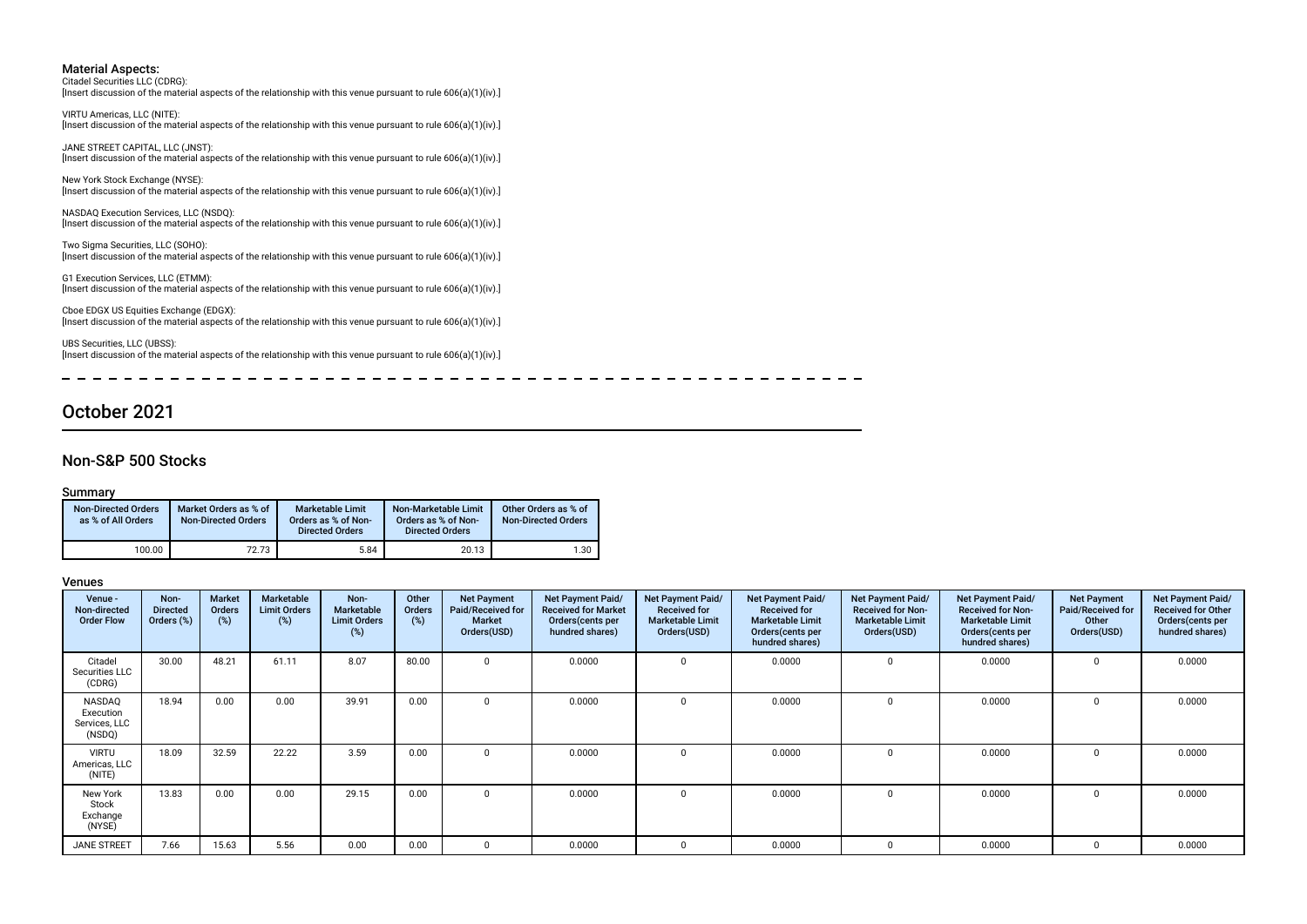| Venue -<br>Non-directed<br><b>Order Flow</b>   | Non-<br><b>Directed</b><br>Orders (%) | Market<br>Orders<br>(%) | Marketable<br><b>Limit Orders</b><br>(%) | Non-<br>Marketable<br><b>Limit Orders</b><br>(%) | Other<br>Orders<br>(%) | <b>Net Payment</b><br>Paid/Received for<br><b>Market</b><br>Orders(USD) | <b>Net Payment Paid/</b><br><b>Received for Market</b><br>Orders (cents per<br>hundred shares) | Net Payment Paid/<br><b>Received for</b><br><b>Marketable Limit</b><br>Orders(USD) | Net Payment Paid/<br><b>Received for</b><br><b>Marketable Limit</b><br>Orders(cents per<br>hundred shares) | Net Payment Paid/<br><b>Received for Non-</b><br><b>Marketable Limit</b><br>Orders(USD) | <b>Net Payment Paid/</b><br><b>Received for Non-</b><br><b>Marketable Limit</b><br>Orders(cents per<br>hundred shares) | <b>Net Payment</b><br>Paid/Received for<br>Other<br>Orders(USD) | Net Payment Paid/<br><b>Received for Other</b><br>Orders(cents per<br>hundred shares) |
|------------------------------------------------|---------------------------------------|-------------------------|------------------------------------------|--------------------------------------------------|------------------------|-------------------------------------------------------------------------|------------------------------------------------------------------------------------------------|------------------------------------------------------------------------------------|------------------------------------------------------------------------------------------------------------|-----------------------------------------------------------------------------------------|------------------------------------------------------------------------------------------------------------------------|-----------------------------------------------------------------|---------------------------------------------------------------------------------------|
| CAPITAL, LLC<br>(JNST)                         |                                       |                         |                                          |                                                  |                        |                                                                         |                                                                                                |                                                                                    |                                                                                                            |                                                                                         |                                                                                                                        |                                                                 |                                                                                       |
| Cboe EDGX US<br>Equities<br>Exchange<br>(EDGX) | 7.23                                  | 0.00                    | 0.00                                     | 15.25                                            | 0.00                   |                                                                         | 0.0000                                                                                         | $\Omega$                                                                           | 0.0000                                                                                                     | $\Omega$                                                                                | 0.0000                                                                                                                 |                                                                 | 0.0000                                                                                |
| Cboe BZX U.S<br>(BATS)                         | 1.70                                  | 0.00                    | 0.00                                     | 3.59                                             | 0.00                   |                                                                         | 0.0000                                                                                         | $\Omega$                                                                           | 0.0000                                                                                                     | $\Omega$                                                                                | 0.0000                                                                                                                 |                                                                 | 0.0000                                                                                |
| G1 Execution<br>Services, LLC<br>(ETMM)        | 1.06                                  | 1.79                    | 5.56                                     | 0.00                                             | 0.00                   |                                                                         | 0.0000                                                                                         |                                                                                    | 0.0000                                                                                                     |                                                                                         | 0.0000                                                                                                                 |                                                                 | 0.0000                                                                                |
| Two Sigma<br>Securities, LLC<br>(SOHO)         | 1.06                                  | 1.34                    | 5.56                                     | 0.45                                             | 0.00                   |                                                                         | 0.0000                                                                                         |                                                                                    | 0.0000                                                                                                     |                                                                                         | 0.0000                                                                                                                 |                                                                 | 0.0000                                                                                |
| Instinet<br><b>BlockCross</b><br>(BLKX)        | 0.21                                  | 0.00                    | 0.00                                     | 0.00                                             | 20.00                  |                                                                         | 0.0000                                                                                         | $\Omega$                                                                           | 0.0000                                                                                                     | $\Omega$                                                                                | 0.0000                                                                                                                 |                                                                 | 0.0000                                                                                |

Citadel Securities LLC (CDRG):

[Insert discussion of the material aspects of the relationship with this venue pursuant to rule 606(a)(1)(iv).]

NASDAQ Execution Services, LLC (NSDQ): [Insert discussion of the material aspects of the relationship with this venue pursuant to rule 606(a)(1)(iv).]

VIRTU Americas, LLC (NITE): [Insert discussion of the material aspects of the relationship with this venue pursuant to rule 606(a)(1)(iv).]

New York Stock Exchange (NYSE): [Insert discussion of the material aspects of the relationship with this venue pursuant to rule  $606(a)(1)(iv)$ .]

JANE STREET CAPITAL, LLC (JNST):  $\lim$ gert discussion of the material aspects of the relationship with this venue pursuant to rule 606(a)(1)(iv).

Cboe EDGX US Equities Exchange (EDGX): [Insert discussion of the material aspects of the relationship with this venue pursuant to rule 606(a)(1)(iv).]

Cboe BZX U.S (BATS): [Insert discussion of the material aspects of the relationship with this venue pursuant to rule 606(a)(1)(iv).]

G1 Execution Services, LLC (ETMM): [Insert discussion of the material aspects of the relationship with this venue pursuant to rule 606(a)(1)(iv).]

Two Sigma Securities, LLC (SOHO): [Insert discussion of the material aspects of the relationship with this venue pursuant to rule 606(a)(1)(iv).]

Instinet BlockCross (BLKX): [Insert discussion of the material aspects of the relationship with this venue pursuant to rule 606(a)(1)(iv).]

## October 2021

**Options** 

Summary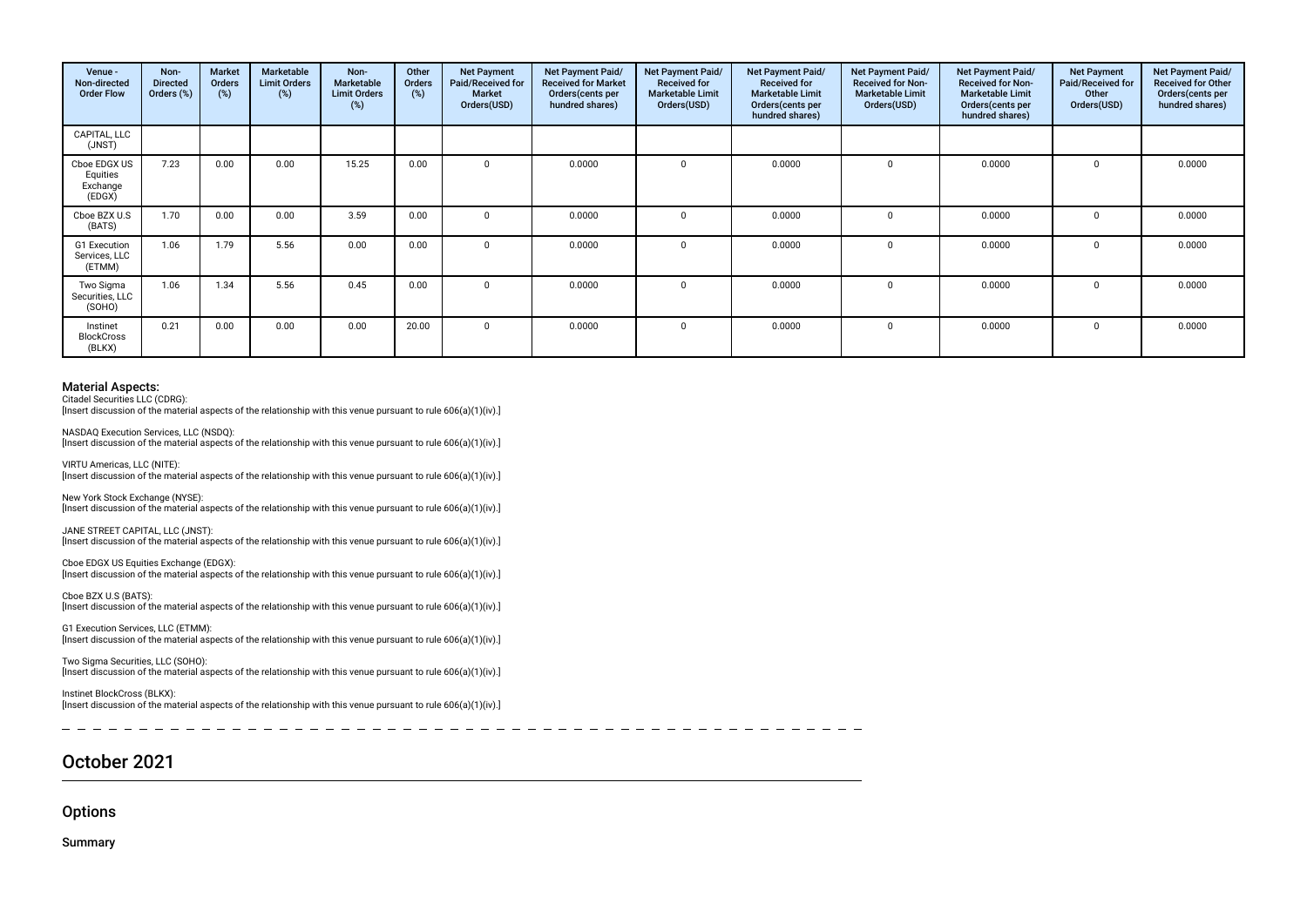| <b>Non-Directed Orders</b><br>as % of All Orders | Market Orders as % of<br><b>Non-Directed Orders</b> | <b>Marketable Limit</b><br>Orders as % of Non-<br><b>Directed Orders</b> | Non-Marketable Limit<br>Orders as % of Non-<br><b>Directed Orders</b> | Other Orders as % of<br><b>Non-Directed Orders</b> |
|--------------------------------------------------|-----------------------------------------------------|--------------------------------------------------------------------------|-----------------------------------------------------------------------|----------------------------------------------------|
| 0.00                                             | 0.00                                                | 0.00                                                                     | 0.00                                                                  | 0.00                                               |

### Venues

### Material Aspects:

## November 2021

## S&P 500 Stocks

### Summary

| <b>Non-Directed Orders</b><br>as % of All Orders | Market Orders as % of<br><b>Non-Directed Orders</b> | Marketable Limit<br>Orders as % of Non-<br><b>Directed Orders</b> | Non-Marketable Limit<br>Orders as % of Non-<br><b>Directed Orders</b> | Other Orders as % of<br><b>Non-Directed Orders</b> |  |
|--------------------------------------------------|-----------------------------------------------------|-------------------------------------------------------------------|-----------------------------------------------------------------------|----------------------------------------------------|--|
| 100.00                                           | 92.31                                               | 2.05                                                              | 1.54                                                                  | 4.10                                               |  |

| Venue -<br>Non-directed<br><b>Order Flow</b>          | Non-<br><b>Directed</b><br>Orders (%) | <b>Market</b><br>Orders<br>(%) | Marketable<br><b>Limit Orders</b><br>(%) | Non-<br>Marketable<br><b>Limit Orders</b><br>(%) | Other<br>Orders<br>(%) | <b>Net Payment</b><br>Paid/Received for<br><b>Market</b><br>Orders(USD) | Net Payment Paid/<br><b>Received for Market</b><br>Orders(cents per<br>hundred shares) | Net Payment Paid/<br><b>Received for</b><br><b>Marketable Limit</b><br>Orders(USD) | Net Payment Paid/<br><b>Received for</b><br><b>Marketable Limit</b><br>Orders(cents per<br>hundred shares) | <b>Net Payment Paid/</b><br><b>Received for Non-</b><br><b>Marketable Limit</b><br>Orders(USD) | <b>Net Payment Paid/</b><br><b>Received for Non-</b><br><b>Marketable Limit</b><br>Orders(cents per<br>hundred shares) | <b>Net Payment</b><br>Paid/Received for<br>Other<br>Orders(USD) | Net Payment Paid/<br><b>Received for Other</b><br>Orders(cents per<br>hundred shares) |
|-------------------------------------------------------|---------------------------------------|--------------------------------|------------------------------------------|--------------------------------------------------|------------------------|-------------------------------------------------------------------------|----------------------------------------------------------------------------------------|------------------------------------------------------------------------------------|------------------------------------------------------------------------------------------------------------|------------------------------------------------------------------------------------------------|------------------------------------------------------------------------------------------------------------------------|-----------------------------------------------------------------|---------------------------------------------------------------------------------------|
| Citadel<br>Securities LLC<br>(CDRG)                   | 47.78                                 | 49.44                          | 75.00                                    | 27.27                                            | 25.00                  | $\mathbf{0}$                                                            | 0.0000                                                                                 | $\Omega$                                                                           | 0.0000                                                                                                     | $\mathbf 0$                                                                                    | 0.0000                                                                                                                 | $\Omega$                                                        | 0.0000                                                                                |
| <b>VIRTU</b><br>Americas, LLC<br>(NITE)               | 22.66                                 | 22.78                          | 0.00                                     | 0.00                                             | 62.50                  | $\mathbf{0}$                                                            | 0.0000                                                                                 | $\Omega$                                                                           | 0.0000                                                                                                     | $\mathbf{0}$                                                                                   | 0.0000                                                                                                                 | $\Omega$                                                        | 0.0000                                                                                |
| <b>JANE STREET</b><br>CAPITAL. LLC<br>(JNST)          | 20.20                                 | 22.78                          | 0.00                                     | 0.00                                             | 0.00                   | $\Omega$                                                                | 0.0000                                                                                 | $\Omega$                                                                           | 0.0000                                                                                                     | $\mathbf 0$                                                                                    | 0.0000                                                                                                                 | $\Omega$                                                        | 0.0000                                                                                |
| <b>NASDAQ</b><br>Execution<br>Services, LLC<br>(NSDQ) | 2.96                                  | 0.00                           | 25.00                                    | 45.45                                            | 0.00                   | $\mathbf{0}$                                                            | 0.0000                                                                                 | $\Omega$                                                                           | 0.0000                                                                                                     | 0                                                                                              | 0.0000                                                                                                                 | $\Omega$                                                        | 0.0000                                                                                |
| G1 Execution<br>Services, LLC<br>(ETMM)               | 1.97                                  | 2.22                           | 0.00                                     | 0.00                                             | 0.00                   | $\Omega$                                                                | 0.0000                                                                                 | $\Omega$                                                                           | 0.0000                                                                                                     | $\Omega$                                                                                       | 0.0000                                                                                                                 | $\Omega$                                                        | 0.0000                                                                                |
| Two Sigma<br>Securities, LLC<br>(SOHO)                | 1.97                                  | 2.22                           | 0.00                                     | 0.00                                             | 0.00                   | $\mathbf{0}$                                                            | 0.0000                                                                                 | $\Omega$                                                                           | 0.0000                                                                                                     | 0                                                                                              | 0.0000                                                                                                                 | $\mathbf 0$                                                     | 0.0000                                                                                |
| New York<br>Stock<br>Exchange<br>(NYSE)               | 1.48                                  | 0.00                           | 0.00                                     | 27.27                                            | 0.00                   | $\mathbf{0}$                                                            | 0.0000                                                                                 | $\Omega$                                                                           | 0.0000                                                                                                     | $\mathbf 0$                                                                                    | 0.0000                                                                                                                 | 0                                                               | 0.0000                                                                                |
| <b>UBS</b><br>Securities, LLC                         | 0.99                                  | 0.56                           | 0.00                                     | 0.00                                             | 12.50                  | $\mathbf{0}$                                                            | 0.0000                                                                                 | $\Omega$                                                                           | 0.0000                                                                                                     | $\mathbf{0}$                                                                                   | 0.0000                                                                                                                 | 0                                                               | 0.0000                                                                                |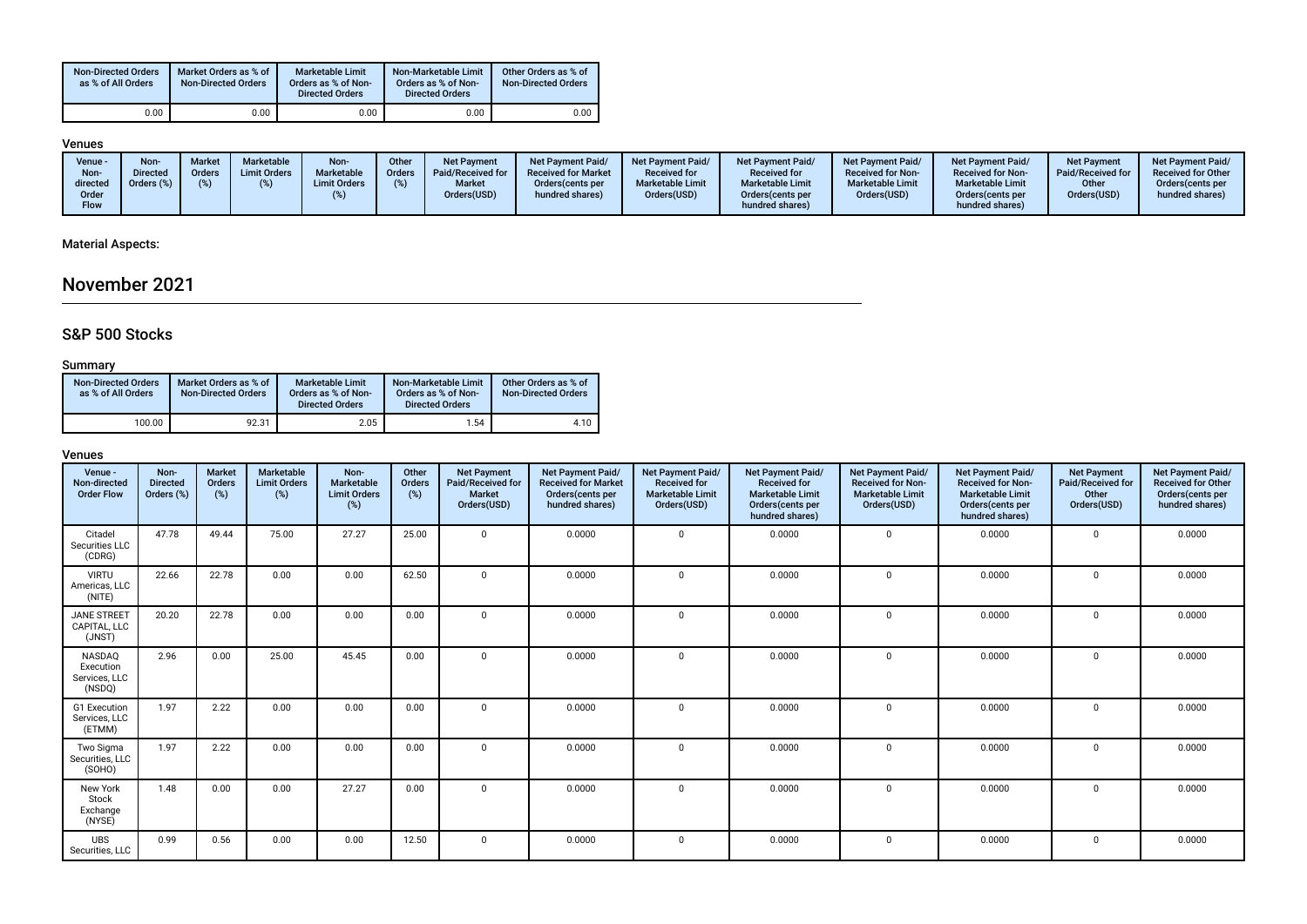| Venue -<br>Non-directed<br><b>Order Flow</b> | Non-<br><b>Directed</b><br>Orders (%) | <b>Market</b><br>Orders<br>(%) | Marketable<br><b>Limit Orders</b><br>(%) | Non-<br>Marketable<br><b>Limit Orders</b> | Other<br><b>Orders</b><br>(%) | <b>Net Payment</b><br>Paid/Received for<br><b>Market</b><br>Orders(USD) | Net Payment Paid/<br><b>Received for Market</b><br>Orders (cents per<br>hundred shares) | <b>Net Payment Paid/</b><br><b>Received for</b><br><b>Marketable Limit</b><br>Orders(USD) | Net Payment Paid/<br><b>Received for</b><br><b>Marketable Limit</b><br>Orders(cents per<br>hundred shares) | <b>Net Payment Paid/</b><br><b>Received for Non-</b><br><b>Marketable Limit</b><br>Orders(USD) | <b>Net Payment Paid/</b><br><b>Received for Non-</b><br><b>Marketable Limit</b><br>Orders (cents per<br>hundred shares) | <b>Net Payment</b><br><b>Paid/Received for</b><br>Other<br>Orders(USD) | <b>Net Payment Paid/</b><br><b>Received for Other</b><br>Orders(cents per<br>hundred shares) |
|----------------------------------------------|---------------------------------------|--------------------------------|------------------------------------------|-------------------------------------------|-------------------------------|-------------------------------------------------------------------------|-----------------------------------------------------------------------------------------|-------------------------------------------------------------------------------------------|------------------------------------------------------------------------------------------------------------|------------------------------------------------------------------------------------------------|-------------------------------------------------------------------------------------------------------------------------|------------------------------------------------------------------------|----------------------------------------------------------------------------------------------|
| (UBSS)                                       |                                       |                                |                                          |                                           |                               |                                                                         |                                                                                         |                                                                                           |                                                                                                            |                                                                                                |                                                                                                                         |                                                                        |                                                                                              |

Citadel Securities LLC (CDRG):

[Insert discussion of the material aspects of the relationship with this venue pursuant to rule 606(a)(1)(iv).]

VIRTU Americas, LLC (NITE): [Insert discussion of the material aspects of the relationship with this venue pursuant to rule 606(a)(1)(iv).]

JANE STREET CAPITAL, LLC (JNST): [Insert discussion of the material aspects of the relationship with this venue pursuant to rule 606(a)(1)(iv).]

NASDAQ Execution Services, LLC (NSDQ): [Insert discussion of the material aspects of the relationship with this venue pursuant to rule 606(a)(1)(iv).]

G1 Execution Services, LLC (ETMM): [Insert discussion of the material aspects of the relationship with this venue pursuant to rule 606(a)(1)(iv).]

Two Sigma Securities, LLC (SOHO): [Insert discussion of the material aspects of the relationship with this venue pursuant to rule 606(a)(1)(iv).]

New York Stock Exchange (NYSE): [Insert discussion of the material aspects of the relationship with this venue pursuant to rule 606(a)(1)(iv).]

UBS Securities, LLC (UBSS): [Insert discussion of the material aspects of the relationship with this venue pursuant to rule 606(a)(1)(iv).]

## November 2021

### Non-S&P 500 Stocks

#### Summary

| <b>Non-Directed Orders</b><br>as % of All Orders | Market Orders as % of<br><b>Non-Directed Orders</b> | <b>Marketable Limit</b><br>Orders as % of Non-<br><b>Directed Orders</b> | Non-Marketable Limit<br>Orders as % of Non-<br><b>Directed Orders</b> | Other Orders as % of<br><b>Non-Directed Orders</b> |
|--------------------------------------------------|-----------------------------------------------------|--------------------------------------------------------------------------|-----------------------------------------------------------------------|----------------------------------------------------|
| 100.00                                           | 68.93                                               | 2.72                                                                     | 27.89                                                                 | 0.45                                               |

| Venue -<br>Non-directed<br><b>Order Flow</b>   | Non-<br><b>Directed</b><br>Orders (%) | <b>Market</b><br><b>Orders</b><br>(%) | Marketable<br><b>Limit Orders</b><br>$(\%)$ | Non-<br>Marketable<br><b>Limit Orders</b> | Other<br>Orders<br>(%) | <b>Net Payment</b><br>Paid/Received for<br><b>Market</b><br>Orders(USD) | Net Payment Paid/<br><b>Received for Market</b><br>Orders (cents per<br>hundred shares) | Net Payment Paid/<br><b>Received for</b><br><b>Marketable Limit</b><br>Orders(USD) | Net Payment Paid/<br><b>Received for</b><br><b>Marketable Limit</b><br>Orders (cents per<br>hundred shares) | Net Payment Paid/<br><b>Received for Non-</b><br><b>Marketable Limit</b><br>Orders(USD) | <b>Net Payment Paid/</b><br><b>Received for Non-</b><br><b>Marketable Limit</b><br>Orders (cents per<br>hundred shares) | <b>Net Payment</b><br>Paid/Received for<br>Other<br>Orders(USD) | Net Payment Paid/<br><b>Received for Other</b><br>Orders(cents per<br>hundred shares) |
|------------------------------------------------|---------------------------------------|---------------------------------------|---------------------------------------------|-------------------------------------------|------------------------|-------------------------------------------------------------------------|-----------------------------------------------------------------------------------------|------------------------------------------------------------------------------------|-------------------------------------------------------------------------------------------------------------|-----------------------------------------------------------------------------------------|-------------------------------------------------------------------------------------------------------------------------|-----------------------------------------------------------------|---------------------------------------------------------------------------------------|
| NASDAO<br>Execution<br>Services, LLC<br>(NSDQ) | 29.20                                 | 0.00                                  | 0.00                                        | 54.38                                     | 0.00                   |                                                                         | 0.0000                                                                                  | 0                                                                                  | 0.0000                                                                                                      | $\Omega$                                                                                | 0.0000                                                                                                                  |                                                                 | 0.0000                                                                                |
| Citadel<br>Securities LLC<br>(CDRG)            | 23.36                                 | 47.70                                 | 36.36                                       | 3.98                                      | 0.00                   |                                                                         | 0.0000                                                                                  |                                                                                    | 0.0000                                                                                                      |                                                                                         | 0.0000                                                                                                                  |                                                                 | 0.0000                                                                                |
| <b>VIRTU</b><br>Americas, LLC<br>(NITE)        | 13.53                                 | 29.93                                 | 27.27                                       | 0.27                                      | 0.00                   |                                                                         | 0.0000                                                                                  | 0                                                                                  | 0.0000                                                                                                      |                                                                                         | 0.0000                                                                                                                  |                                                                 | 0.0000                                                                                |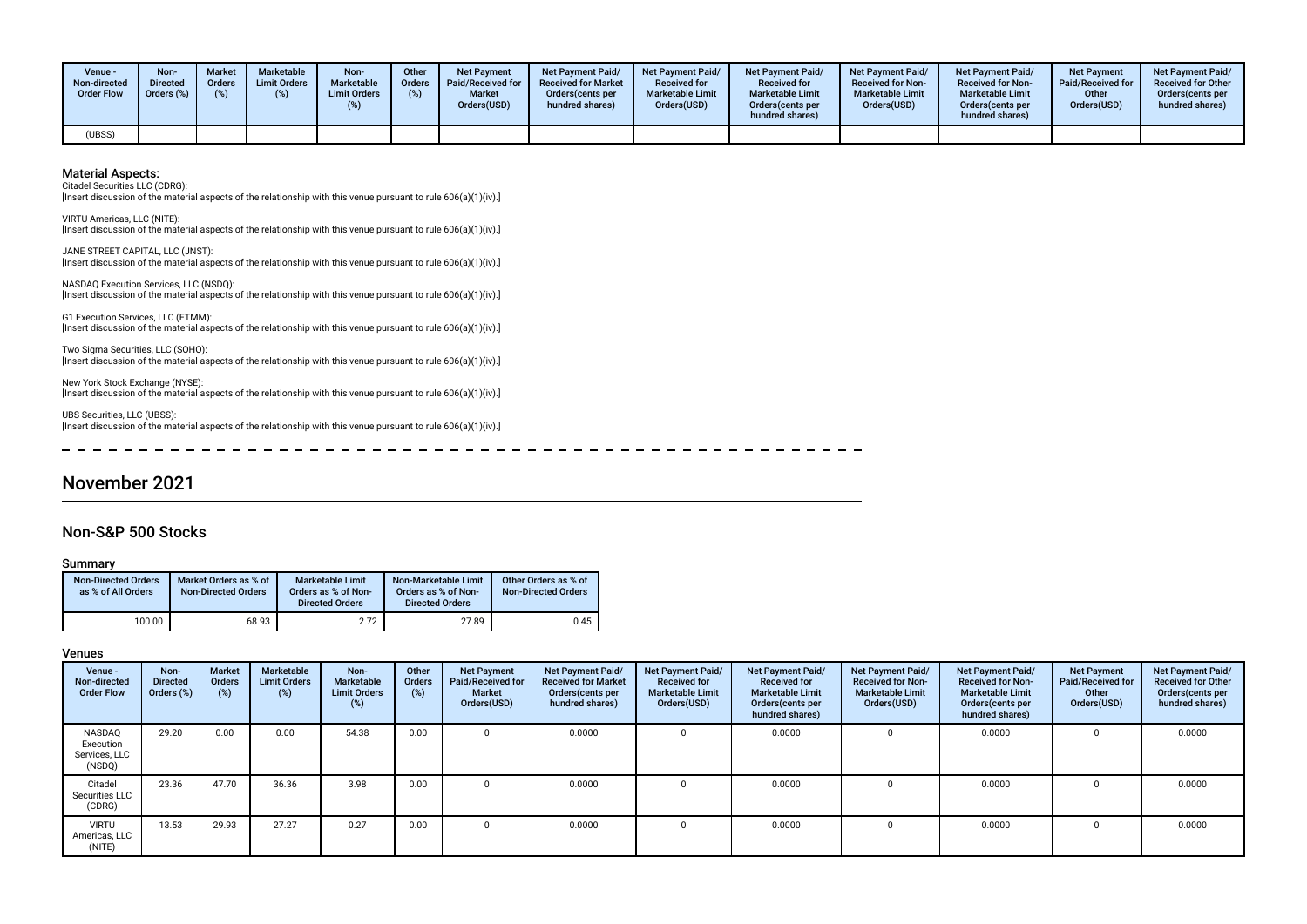| Venue -<br>Non-directed<br><b>Order Flow</b>   | Non-<br><b>Directed</b><br>Orders (%) | <b>Market</b><br>Orders<br>(%) | Marketable<br><b>Limit Orders</b><br>(%) | Non-<br>Marketable<br><b>Limit Orders</b><br>(%) | Other<br>Orders<br>(%) | <b>Net Payment</b><br>Paid/Received for<br><b>Market</b><br>Orders(USD) | Net Payment Paid/<br><b>Received for Market</b><br>Orders (cents per<br>hundred shares) | Net Payment Paid/<br><b>Received for</b><br><b>Marketable Limit</b><br>Orders(USD) | Net Payment Paid/<br><b>Received for</b><br><b>Marketable Limit</b><br>Orders(cents per<br>hundred shares) | Net Payment Paid/<br><b>Received for Non-</b><br><b>Marketable Limit</b><br>Orders(USD) | Net Payment Paid/<br><b>Received for Non-</b><br><b>Marketable Limit</b><br>Orders (cents per<br>hundred shares) | <b>Net Payment</b><br>Paid/Received for<br>Other<br>Orders(USD) | Net Payment Paid/<br><b>Received for Other</b><br>Orders(cents per<br>hundred shares) |
|------------------------------------------------|---------------------------------------|--------------------------------|------------------------------------------|--------------------------------------------------|------------------------|-------------------------------------------------------------------------|-----------------------------------------------------------------------------------------|------------------------------------------------------------------------------------|------------------------------------------------------------------------------------------------------------|-----------------------------------------------------------------------------------------|------------------------------------------------------------------------------------------------------------------|-----------------------------------------------------------------|---------------------------------------------------------------------------------------|
| New York<br>Stock<br>Exchange<br>(NYSE)        | 12.25                                 | 0.00                           | 9.09                                     | 22.55                                            | 0.00                   | $\Omega$                                                                | 0.0000                                                                                  | $\mathbf 0$                                                                        | 0.0000                                                                                                     | $\mathbf{0}$                                                                            | 0.0000                                                                                                           | $\Omega$                                                        | 0.0000                                                                                |
| Cboe EDGX US<br>Equities<br>Exchange<br>(EDGX) | 9.54                                  | 0.00                           | 0.00                                     | 17.77                                            | 0.00                   | $\Omega$                                                                | 0.0000                                                                                  | $^{\circ}$                                                                         | 0.0000                                                                                                     | 0                                                                                       | 0.0000                                                                                                           | $\mathbf 0$                                                     | 0.0000                                                                                |
| <b>JANE STREET</b><br>CAPITAL, LLC<br>(JNST)   | 7.98                                  | 17.43                          | 18.18                                    | 0.27                                             | 0.00                   | n                                                                       | 0.0000                                                                                  | $\Omega$                                                                           | 0.0000                                                                                                     | $\Omega$                                                                                | 0.0000                                                                                                           | $\Omega$                                                        | 0.0000                                                                                |
| Instinet<br><b>BlockCross</b><br>(BLKX)        | 1.14                                  | 0.00                           | 0.00                                     | 0.00                                             | 80.00                  |                                                                         | 0.0000                                                                                  | $\Omega$                                                                           | 0.0000                                                                                                     | $\Omega$                                                                                | 0.0000                                                                                                           | $\Omega$                                                        | 0.0000                                                                                |
| G1 Execution<br>Services, LLC<br>(ETMM)        | 1.14                                  | 2.30                           | 9.09                                     | 0.00                                             | 0.00                   |                                                                         | 0.0000                                                                                  | $\mathbf 0$                                                                        | 0.0000                                                                                                     | $\mathbf 0$                                                                             | 0.0000                                                                                                           | $\Omega$                                                        | 0.0000                                                                                |
| <b>UBS Securities,</b><br>LLC (UBSS)           | 0.85                                  | 1.32                           | 0.00                                     | 0.00                                             | 20.00                  | $\Omega$                                                                | 0.0000                                                                                  | $\mathbf 0$                                                                        | 0.0000                                                                                                     | $\mathbf 0$                                                                             | 0.0000                                                                                                           | $\Omega$                                                        | 0.0000                                                                                |
| Two Sigma<br>Securities, LLC<br>(SOHO)         | 0.57                                  | 1.32                           | 0.00                                     | 0.00                                             | 0.00                   | $\Omega$                                                                | 0.0000                                                                                  | $\mathbf 0$                                                                        | 0.0000                                                                                                     | $\Omega$                                                                                | 0.0000                                                                                                           | $\mathbf 0$                                                     | 0.0000                                                                                |

NASDAQ Execution Services, LLC (NSDQ):

[Insert discussion of the material aspects of the relationship with this venue pursuant to rule 606(a)(1)(iv).]

Citadel Securities LLC (CDRG): [Insert discussion of the material aspects of the relationship with this venue pursuant to rule 606(a)(1)(iv).]

VIRTU Americas, LLC (NITE): [Insert discussion of the material aspects of the relationship with this venue pursuant to rule 606(a)(1)(iv).]

New York Stock Exchange (NYSE): [Insert discussion of the material aspects of the relationship with this venue pursuant to rule 606(a)(1)(iv).]

Cboe EDGX US Equities Exchange (EDGX): [Insert discussion of the material aspects of the relationship with this venue pursuant to rule 606(a)(1)(iv).]

JANE STREET CAPITAL, LLC (JNST): [Insert discussion of the material aspects of the relationship with this venue pursuant to rule 606(a)(1)(iv).]

Instinet BlockCross (BLKX): [Insert discussion of the material aspects of the relationship with this venue pursuant to rule 606(a)(1)(iv).]

G1 Execution Services, LLC (ETMM): [Insert discussion of the material aspects of the relationship with this venue pursuant to rule 606(a)(1)(iv).]

UBS Securities, LLC (UBSS): [Insert discussion of the material aspects of the relationship with this venue pursuant to rule 606(a)(1)(iv).]

Two Sigma Securities, LLC (SOHO): [Insert discussion of the material aspects of the relationship with this venue pursuant to rule 606(a)(1)(iv).]

## November 2021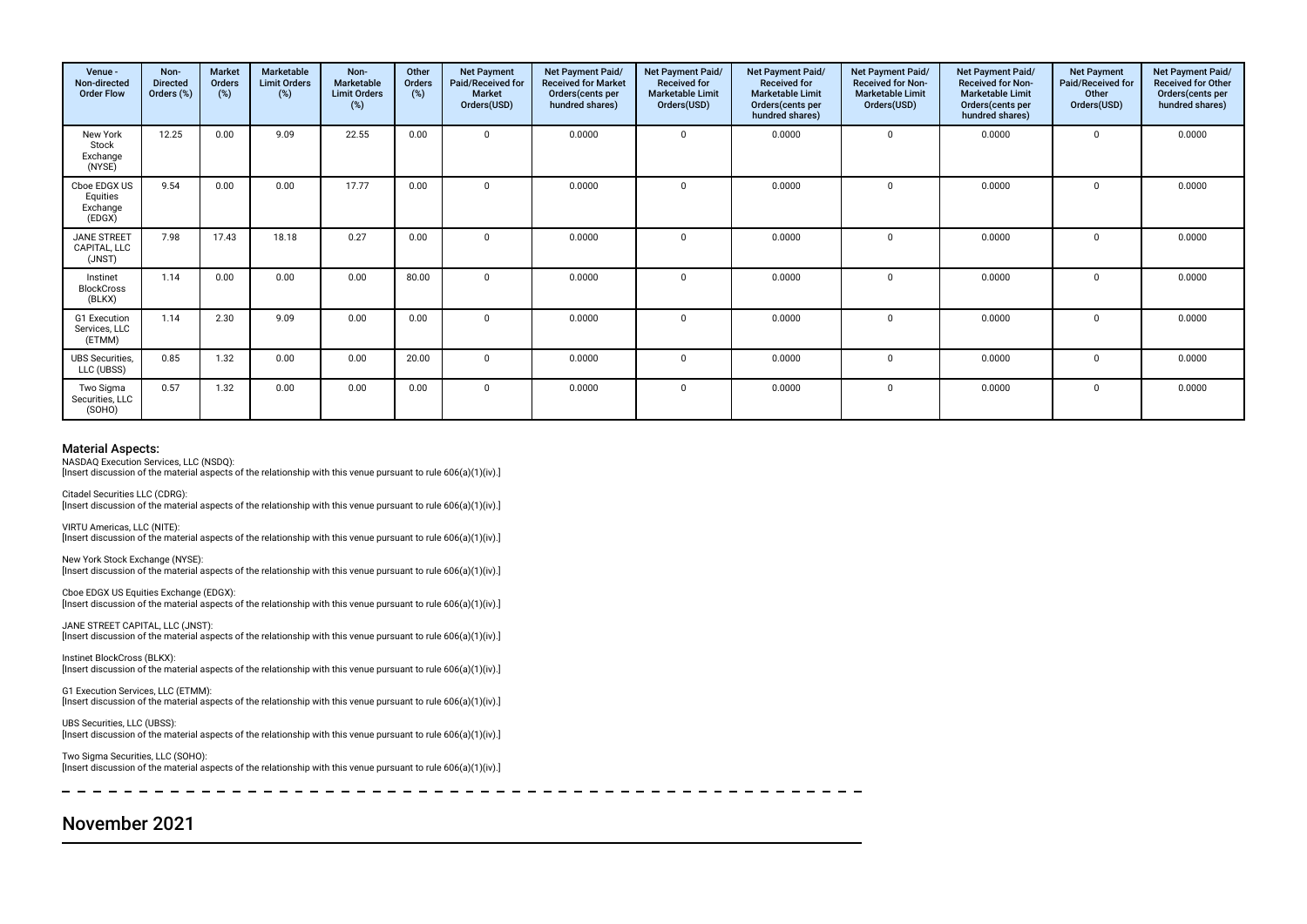## **Options**

### Summary

| <b>Non-Directed Orders</b><br>as % of All Orders | Market Orders as % of<br><b>Non-Directed Orders</b> | <b>Marketable Limit</b><br>Orders as % of Non-<br><b>Directed Orders</b> | Non-Marketable Limit<br>Orders as % of Non-<br><b>Directed Orders</b> | Other Orders as % of<br><b>Non-Directed Orders</b> |
|--------------------------------------------------|-----------------------------------------------------|--------------------------------------------------------------------------|-----------------------------------------------------------------------|----------------------------------------------------|
| 0.00                                             | 0.00                                                | 0.00                                                                     | 0.00                                                                  | 0.00                                               |

### Venues

## Material Aspects:

## December 2021

## S&P 500 Stocks

### Summary

| <b>Non-Directed Orders</b><br>as % of All Orders | Market Orders as % of<br><b>Non-Directed Orders</b> | Marketable Limit<br>Orders as % of Non-<br><b>Directed Orders</b> | Non-Marketable Limit<br>Orders as % of Non-<br><b>Directed Orders</b> | Other Orders as % of<br><b>Non-Directed Orders</b> |
|--------------------------------------------------|-----------------------------------------------------|-------------------------------------------------------------------|-----------------------------------------------------------------------|----------------------------------------------------|
| 100.00                                           | 94.15                                               | 1.46                                                              | 4.39                                                                  | 0.00                                               |

| Venue -<br>Non-directed<br><b>Order Flow</b>   | Non-<br><b>Directed</b><br>Orders (%) | <b>Market</b><br>Orders<br>(%) | Marketable<br><b>Limit Orders</b><br>(%) | Non-<br>Marketable<br><b>Limit Orders</b><br>(%) | Other<br>Orders<br>$(\%)$ | <b>Net Payment</b><br>Paid/Received for<br><b>Market</b><br>Orders(USD) | Net Payment Paid/<br><b>Received for Market</b><br>Orders(cents per<br>hundred shares) | <b>Net Payment Paid/</b><br><b>Received for</b><br><b>Marketable Limit</b><br>Orders(USD) | Net Payment Paid/<br><b>Received for</b><br><b>Marketable Limit</b><br>Orders(cents per<br>hundred shares) | Net Payment Paid/<br><b>Received for Non-</b><br><b>Marketable Limit</b><br>Orders(USD) | Net Payment Paid/<br><b>Received for Non-</b><br><b>Marketable Limit</b><br>Orders(cents per<br>hundred shares) | <b>Net Payment</b><br>Paid/Received for<br>Other<br>Orders(USD) | Net Payment Paid/<br><b>Received for Other</b><br>Orders(cents per<br>hundred shares) |
|------------------------------------------------|---------------------------------------|--------------------------------|------------------------------------------|--------------------------------------------------|---------------------------|-------------------------------------------------------------------------|----------------------------------------------------------------------------------------|-------------------------------------------------------------------------------------------|------------------------------------------------------------------------------------------------------------|-----------------------------------------------------------------------------------------|-----------------------------------------------------------------------------------------------------------------|-----------------------------------------------------------------|---------------------------------------------------------------------------------------|
| Citadel<br>Securities LLC<br>(CDRG)            | 41.20                                 | 43.52                          | 33.33                                    | 20.00                                            | 0.00                      | $\Omega$                                                                | 0.0000                                                                                 |                                                                                           | 0.0000                                                                                                     | $\mathbf 0$                                                                             | 0.0000                                                                                                          | $\Omega$                                                        | 0.0000                                                                                |
| <b>VIRTU</b><br>Americas, LLC<br>(NITE)        | 24.54                                 | 26.42                          | 66.67                                    | 0.00                                             | 0.00                      | $\Omega$                                                                | 0.0000                                                                                 |                                                                                           | 0.0000                                                                                                     |                                                                                         | 0.0000                                                                                                          | 0                                                               | 0.0000                                                                                |
| <b>JANE STREET</b><br>CAPITAL, LLC<br>(JNST)   | 21.30                                 | 23.83                          | 0.00                                     | 0.00                                             | 0.00                      | $\Omega$                                                                | 0.0000                                                                                 |                                                                                           | 0.0000                                                                                                     | $\Omega$                                                                                | 0.0000                                                                                                          | $\Omega$                                                        | 0.0000                                                                                |
| NASDAQ<br>Execution<br>Services, LLC<br>(NSDQ) | 2.78                                  | 0.00                           | 0.00                                     | 30.00                                            | 0.00                      | $\Omega$                                                                | 0.0000                                                                                 | $\Omega$                                                                                  | 0.0000                                                                                                     | 0                                                                                       | 0.0000                                                                                                          | $\Omega$                                                        | 0.0000                                                                                |
| New York<br>Stock<br>Exchange<br>(NYSE)        | 2.78                                  | 0.00                           | 0.00                                     | 30.00                                            | 0.00                      | $\Omega$                                                                | 0.0000                                                                                 |                                                                                           | 0.0000                                                                                                     | $\mathbf 0$                                                                             | 0.0000                                                                                                          | $\mathbf 0$                                                     | 0.0000                                                                                |
| Two Sigma<br>Securities, LLC<br>(SOHO)         | 2.31                                  | 2.59                           | 0.00                                     | 0.00                                             | 0.00                      | $\Omega$                                                                | 0.0000                                                                                 |                                                                                           | 0.0000                                                                                                     | 0                                                                                       | 0.0000                                                                                                          | $\Omega$                                                        | 0.0000                                                                                |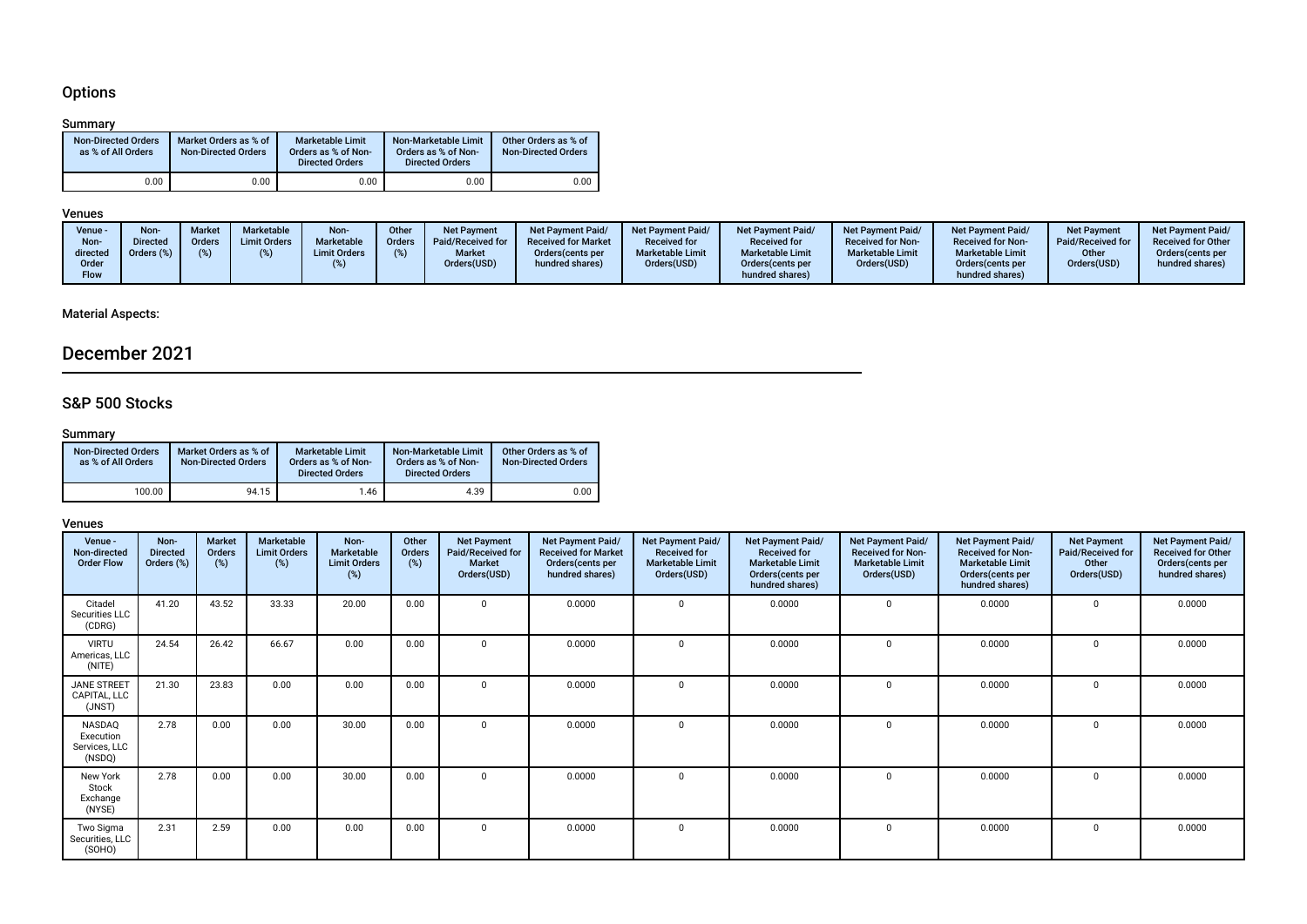| Venue -<br>Non-directed<br><b>Order Flow</b>   | Non-<br><b>Directed</b><br>Orders (%) | Market<br><b>Orders</b><br>$(\%)$ | Marketable<br><b>Limit Orders</b><br>(%) | Non-<br>Marketable<br><b>Limit Orders</b><br>(%) | Other<br>Orders<br>(%) | <b>Net Payment</b><br>Paid/Received for<br><b>Market</b><br>Orders(USD) | Net Payment Paid/<br><b>Received for Market</b><br>Orders(cents per<br>hundred shares) | <b>Net Payment Paid/</b><br><b>Received for</b><br><b>Marketable Limit</b><br>Orders(USD) | <b>Net Payment Paid/</b><br><b>Received for</b><br><b>Marketable Limit</b><br>Orders (cents per<br>hundred shares) | <b>Net Payment Paid/</b><br><b>Received for Non-</b><br><b>Marketable Limit</b><br>Orders(USD) | Net Payment Paid/<br><b>Received for Non-</b><br><b>Marketable Limit</b><br>Orders (cents per<br>hundred shares) | <b>Net Payment</b><br><b>Paid/Received for</b><br>Other<br>Orders(USD) | Net Payment Paid/<br><b>Received for Other</b><br>Orders(cents per<br>hundred shares) |
|------------------------------------------------|---------------------------------------|-----------------------------------|------------------------------------------|--------------------------------------------------|------------------------|-------------------------------------------------------------------------|----------------------------------------------------------------------------------------|-------------------------------------------------------------------------------------------|--------------------------------------------------------------------------------------------------------------------|------------------------------------------------------------------------------------------------|------------------------------------------------------------------------------------------------------------------|------------------------------------------------------------------------|---------------------------------------------------------------------------------------|
| Cboe EDGX US<br>Equities<br>Exchange<br>(EDGX) | 1.85                                  | 0.00                              | 0.00                                     | 20.00                                            | 0.00                   |                                                                         | 0.0000                                                                                 |                                                                                           | 0.0000                                                                                                             | 0                                                                                              | 0.0000                                                                                                           |                                                                        | 0.0000                                                                                |
| G1 Execution<br>Services, LLC<br>(ETMM)        | 1.85                                  | 2.07                              | 0.00                                     | 0.00                                             | 0.00                   |                                                                         | 0.0000                                                                                 |                                                                                           | 0.0000                                                                                                             | 0                                                                                              | 0.0000                                                                                                           |                                                                        | 0.0000                                                                                |
| <b>UBS</b><br>Securities, LLC<br>(UBSS)        | 1.39                                  | 1.55                              | 0.00                                     | 0.00                                             | 0.00                   |                                                                         | 0.0000                                                                                 |                                                                                           | 0.0000                                                                                                             | 0                                                                                              | 0.0000                                                                                                           |                                                                        | 0.0000                                                                                |

Citadel Securities LLC (CDRG):

[Insert discussion of the material aspects of the relationship with this venue pursuant to rule 606(a)(1)(iv).]

VIRTU Americas, LLC (NITE): Insert discussion of the material aspects of the relationship with this venue pursuant to rule 606(a)(1)(iv).]

JANE STREET CAPITAL, LLC (JNST): [Insert discussion of the material aspects of the relationship with this venue pursuant to rule 606(a)(1)(iv).]

NASDAQ Execution Services, LLC (NSDQ): [Insert discussion of the material aspects of the relationship with this venue pursuant to rule 606(a)(1)(iv).]

New York Stock Exchange (NYSE): [Insert discussion of the material aspects of the relationship with this venue pursuant to rule 606(a)(1)(iv).]

Two Sigma Securities, LLC (SOHO): [Insert discussion of the material aspects of the relationship with this venue pursuant to rule 606(a)(1)(iv).]

Cboe EDGX US Equities Exchange (EDGX): [Insert discussion of the material aspects of the relationship with this venue pursuant to rule 606(a)(1)(iv).]

G1 Execution Services, LLC (ETMM): [Insert discussion of the material aspects of the relationship with this venue pursuant to rule 606(a)(1)(iv).]

UBS Securities, LLC (UBSS): [Insert discussion of the material aspects of the relationship with this venue pursuant to rule 606(a)(1)(iv).]

## December 2021

#### Non-S&P 500 Stocks

Summary

| <b>Non-Directed Orders</b><br>as % of All Orders | Market Orders as % of<br><b>Non-Directed Orders</b> | <b>Marketable Limit</b><br>Orders as % of Non-<br><b>Directed Orders</b> | Non-Marketable Limit<br>Orders as % of Non-<br><b>Directed Orders</b> | Other Orders as % of<br><b>Non-Directed Orders</b> |
|--------------------------------------------------|-----------------------------------------------------|--------------------------------------------------------------------------|-----------------------------------------------------------------------|----------------------------------------------------|
| 100.00                                           | 91.44                                               | 2.93                                                                     | 5.62                                                                  | 0.00                                               |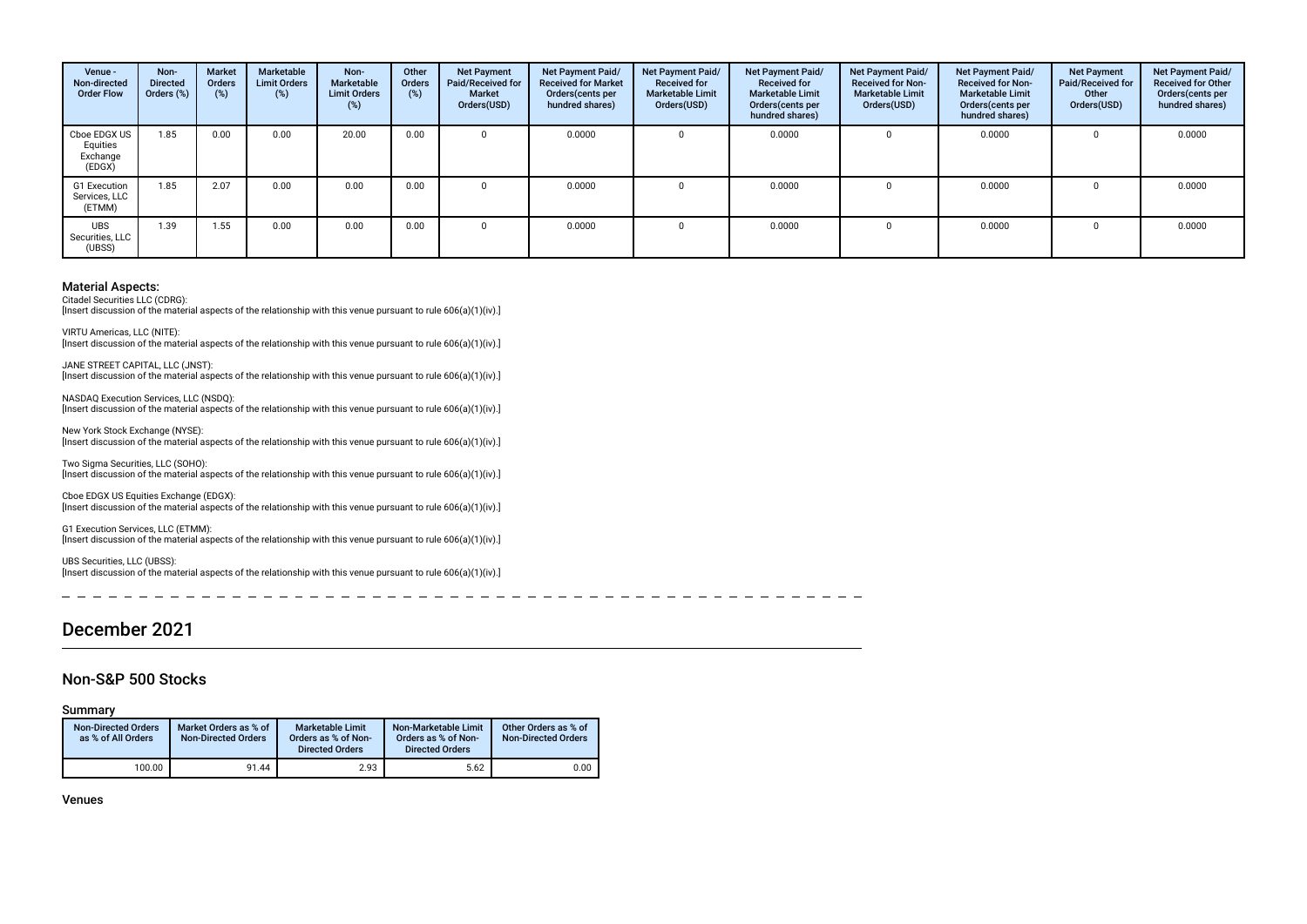| Venue -<br>Non-directed<br><b>Order Flow</b>   | Non-<br><b>Directed</b><br>Orders (%) | <b>Market</b><br>Orders<br>(%) | Marketable<br><b>Limit Orders</b><br>(%) | Non-<br>Marketable<br><b>Limit Orders</b><br>(%) | Other<br>Orders<br>(%) | <b>Net Payment</b><br>Paid/Received for<br><b>Market</b><br>Orders(USD) | Net Payment Paid/<br><b>Received for Market</b><br>Orders(cents per<br>hundred shares) | Net Payment Paid/<br><b>Received for</b><br><b>Marketable Limit</b><br>Orders(USD) | Net Payment Paid/<br><b>Received for</b><br><b>Marketable Limit</b><br>Orders(cents per<br>hundred shares) | Net Payment Paid/<br><b>Received for Non-</b><br><b>Marketable Limit</b><br>Orders(USD) | Net Payment Paid/<br><b>Received for Non-</b><br><b>Marketable Limit</b><br>Orders(cents per<br>hundred shares) | <b>Net Payment</b><br>Paid/Received for<br>Other<br>Orders(USD) | Net Payment Paid/<br><b>Received for Other</b><br>Orders(cents per<br>hundred shares) |
|------------------------------------------------|---------------------------------------|--------------------------------|------------------------------------------|--------------------------------------------------|------------------------|-------------------------------------------------------------------------|----------------------------------------------------------------------------------------|------------------------------------------------------------------------------------|------------------------------------------------------------------------------------------------------------|-----------------------------------------------------------------------------------------|-----------------------------------------------------------------------------------------------------------------|-----------------------------------------------------------------|---------------------------------------------------------------------------------------|
| Citadel<br>Securities LLC<br>(CDRG)            | 42.38                                 | 47.59                          | 38.46                                    | 11.54                                            | 0.00                   | $\Omega$                                                                | 0.0000                                                                                 | $\mathbf 0$                                                                        | 0.0000                                                                                                     | $\mathbf 0$                                                                             | 0.0000                                                                                                          | $\mathbf 0$                                                     | 0.0000                                                                                |
| <b>VIRTU</b><br>Americas, LLC<br>(NITE)        | 24.89                                 | 28.61                          | 30.77                                    | 0.00                                             | 0.00                   | $\mathbf 0$                                                             | 0.0000                                                                                 | $\mathbf 0$                                                                        | 0.0000                                                                                                     | $\mathbf 0$                                                                             | 0.0000                                                                                                          | $\mathbf{0}$                                                    | 0.0000                                                                                |
| <b>JANE STREET</b><br>CAPITAL, LLC<br>(JNST)   | 14.35                                 | 16.58                          | 7.69                                     | 1.92                                             | 0.00                   | $\mathbf 0$                                                             | 0.0000                                                                                 | $\Omega$                                                                           | 0.0000                                                                                                     | $\mathbf 0$                                                                             | 0.0000                                                                                                          | $\mathbf{0}$                                                    | 0.0000                                                                                |
| New York<br>Stock<br>Exchange<br>(NYSE)        | 5.38                                  | 0.00                           | 15.38                                    | 42.31                                            | 0.00                   | $\mathbf 0$                                                             | 0.0000                                                                                 | $\mathbf 0$                                                                        | 0.0000                                                                                                     | $\mathbf 0$                                                                             | 0.0000                                                                                                          | $\mathsf 0$                                                     | 0.0000                                                                                |
| G1 Execution<br>Services, LLC<br>(ETMM)        | 3.59                                  | 4.01                           | 7.69                                     | 0.00                                             | 0.00                   | $\mathbf 0$                                                             | 0.0000                                                                                 | $\Omega$                                                                           | 0.0000                                                                                                     | $\mathbf 0$                                                                             | 0.0000                                                                                                          | $\mathbf{0}$                                                    | 0.0000                                                                                |
| Cboe EDGX US<br>Equities<br>Exchange<br>(EDGX) | 3.14                                  | 0.00                           | 0.00                                     | 26.92                                            | 0.00                   | $\mathbf{0}$                                                            | 0.0000                                                                                 | $\mathbf 0$                                                                        | 0.0000                                                                                                     | $\mathbf{0}$                                                                            | 0.0000                                                                                                          | $\mathbf 0$                                                     | 0.0000                                                                                |
| NASDAQ<br>Execution<br>Services, LLC<br>(NSDQ) | 1.79                                  | 0.00                           | 0.00                                     | 15.38                                            | 0.00                   | $\mathbf{0}$                                                            | 0.0000                                                                                 | $\mathbf 0$                                                                        | 0.0000                                                                                                     | $\mathbf 0$                                                                             | 0.0000                                                                                                          | $\mathbf{0}$                                                    | 0.0000                                                                                |
| Two Sigma<br>Securities, LLC<br>(SOHO)         | 1.79                                  | 2.14                           | 0.00                                     | 0.00                                             | 0.00                   | $\mathbf 0$                                                             | 0.0000                                                                                 | $\mathbf 0$                                                                        | 0.0000                                                                                                     | $\mathbf 0$                                                                             | 0.0000                                                                                                          | $\mathbf 0$                                                     | 0.0000                                                                                |
| Instinet<br><b>BlockCross</b><br>(BLKX)        | 1.57                                  | 0.00                           | 0.00                                     | 0.00                                             | 100.00                 | $\mathbf{0}$                                                            | 0.0000                                                                                 | $\mathbf 0$                                                                        | 0.0000                                                                                                     | $\mathbf 0$                                                                             | 0.0000                                                                                                          | $\mathbf{0}$                                                    | 0.0000                                                                                |
| <b>UBS</b> Securities,<br>LLC (UBSS)           | 0.90                                  | 1.07                           | 0.00                                     | 0.00                                             | 0.00                   | $\mathbf 0$                                                             | 0.0000                                                                                 | $\mathbf 0$                                                                        | 0.0000                                                                                                     | $\mathbf 0$                                                                             | 0.0000                                                                                                          | $\mathsf 0$                                                     | 0.0000                                                                                |

Citadel Securities LLC (CDRG):

[Insert discussion of the material aspects of the relationship with this venue pursuant to rule 606(a)(1)(iv).]

VIRTU Americas, LLC (NITE): Insert discussion of the material aspects of the relationship with this venue pursuant to rule 606(a)(1)(iv).]

JANE STREET CAPITAL, LLC (JNST): [Insert discussion of the material aspects of the relationship with this venue pursuant to rule 606(a)(1)(iv).]

New York Stock Exchange (NYSE): [Insert discussion of the material aspects of the relationship with this venue pursuant to rule 606(a)(1)(iv).]

G1 Execution Services, LLC (ETMM): [Insert discussion of the material aspects of the relationship with this venue pursuant to rule 606(a)(1)(iv).]

Cboe EDGX US Equities Exchange (EDGX): [Insert discussion of the material aspects of the relationship with this venue pursuant to rule 606(a)(1)(iv).]

NASDAQ Execution Services, LLC (NSDQ): [Insert discussion of the material aspects of the relationship with this venue pursuant to rule 606(a)(1)(iv).]

Two Sigma Securities, LLC (SOHO):

[Insert discussion of the material aspects of the relationship with this venue pursuant to rule 606(a)(1)(iv).]